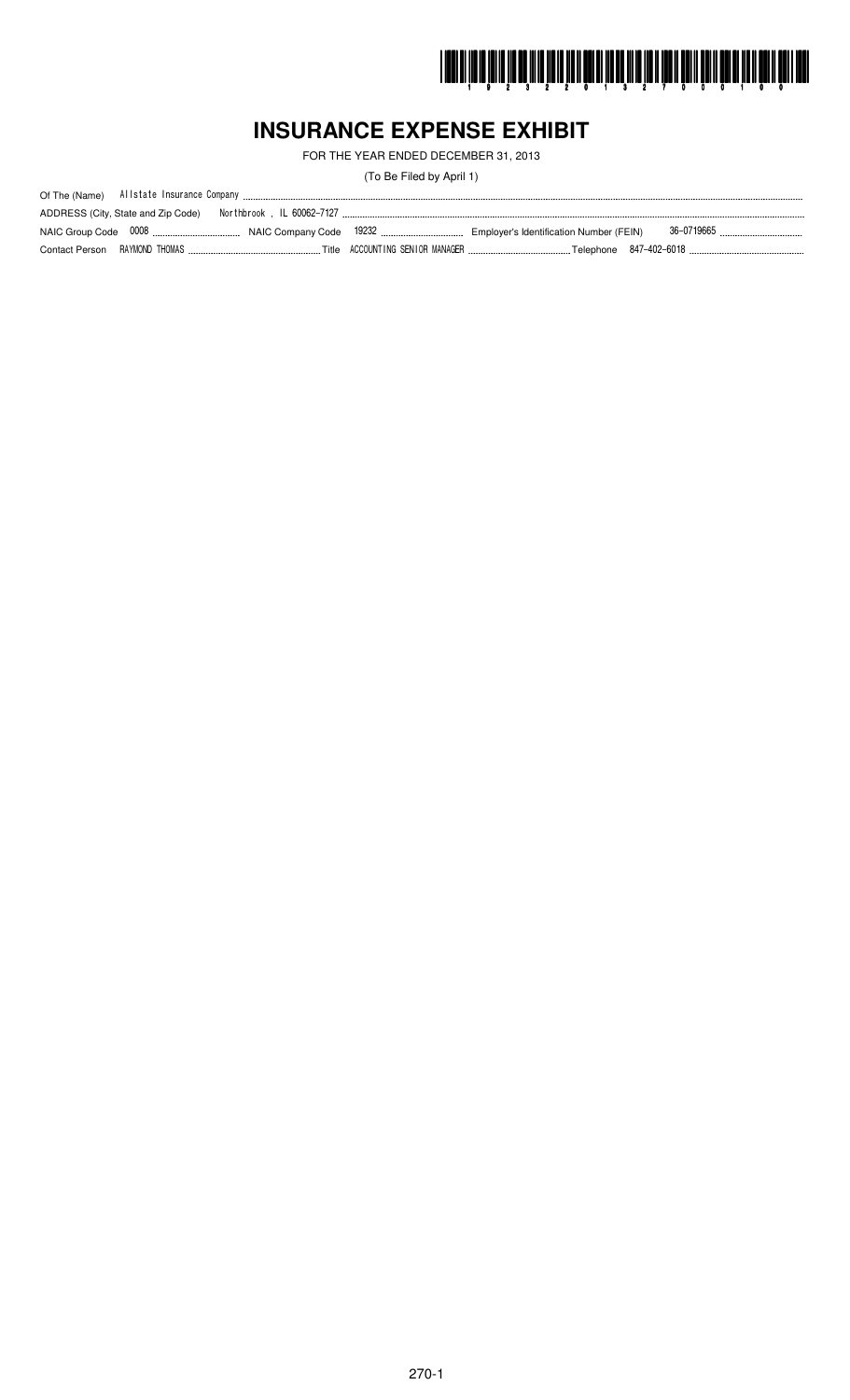# **INTERROGATORIES**

| $\mathbf{1}$ . | Change in reserve for deferred maternity and other similar benefits are reflected in:                                                       |     |
|----------------|---------------------------------------------------------------------------------------------------------------------------------------------|-----|
|                |                                                                                                                                             |     |
|                |                                                                                                                                             |     |
|                |                                                                                                                                             | [X] |
|                |                                                                                                                                             |     |
| 2.             | Indicate amounts received from securities subject to proration for federal tax purposes. Report amounts in whole dollars only:              |     |
|                |                                                                                                                                             |     |
|                |                                                                                                                                             |     |
|                |                                                                                                                                             |     |
|                |                                                                                                                                             |     |
|                |                                                                                                                                             |     |
| 3.             | Indicate amounts shown in the Annual Statement for the following items. Report amounts in whole dollars only:                               |     |
|                |                                                                                                                                             |     |
|                |                                                                                                                                             |     |
| 4.1            | The information provided in the Insurance Expense Exhibit will be used by many persons to estimate the allocation of expenses and profit to |     |
| 4.2            |                                                                                                                                             |     |
|                | Statement may be attached.                                                                                                                  |     |

#### 4.3 If yes, explain:

The Miscellaneous taxes unassigned reflected on Parts II and III are tax expenses that were incurred in states and provinces where Allstate Insurance Company is licensed and does not write any business.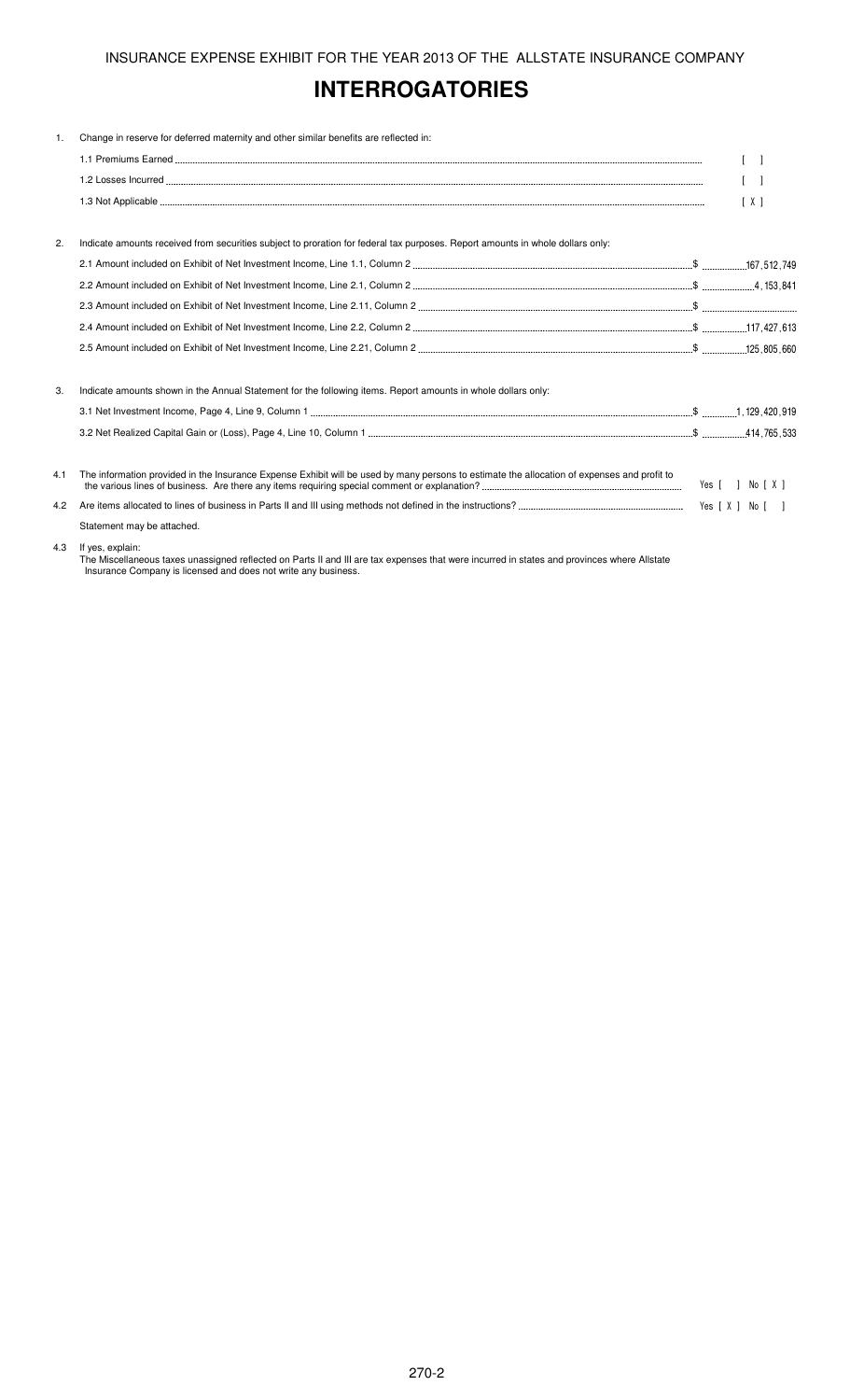# **PART I - ALLOCATION TO EXPENSE GROUPS**

|       |                                            |                                  | (000 OMITTED)                         |                                    |                         |              |                               |
|-------|--------------------------------------------|----------------------------------|---------------------------------------|------------------------------------|-------------------------|--------------|-------------------------------|
|       |                                            | $\overline{1}$                   |                                       | <b>Other Underwriting Expenses</b> |                         | 5            | 6                             |
|       |                                            |                                  | $\overline{2}$                        |                                    | $\overline{\mathbf{A}}$ |              |                               |
|       |                                            |                                  | Acquisition, Field<br>Supervision and |                                    |                         |              |                               |
|       |                                            | Loss Adjustment                  | Collection                            | General                            | Taxes, Licenses         | Investment   |                               |
|       | <b>Operating Expense Classifications</b>   | Expense                          | Expenses                              | Expenses                           | and Fees                | Expenses     | <b>Total Expenses</b>         |
| 1.    | Claim adjustment services:                 |                                  |                                       |                                    |                         |              |                               |
|       |                                            |                                  |                                       |                                    |                         |              |                               |
|       |                                            |                                  |                                       |                                    |                         |              |                               |
|       |                                            |                                  |                                       |                                    |                         |              |                               |
|       |                                            |                                  |                                       |                                    |                         |              | L18,328                       |
|       | 1.4 Net claim adjustment services (Lines   |                                  |                                       |                                    |                         |              |                               |
|       |                                            |                                  |                                       |                                    |                         |              |                               |
| 2.    | Commission and brokerage:                  |                                  |                                       |                                    |                         |              |                               |
|       |                                            |                                  |                                       |                                    |                         |              |                               |
|       | 2.2 Reinsurance assumed excluding          |                                  |                                       |                                    |                         |              |                               |
|       |                                            |                                  |                                       |                                    |                         |              |                               |
|       | 2.3 Reinsurance ceded excluding            |                                  |                                       |                                    |                         |              |                               |
|       | $\sim$ 27,409                              |                                  |                                       |                                    |                         |              |                               |
|       |                                            |                                  |                                       |                                    |                         |              |                               |
|       |                                            |                                  |                                       |                                    |                         |              |                               |
|       |                                            |                                  |                                       |                                    |                         |              |                               |
|       |                                            |                                  |                                       |                                    |                         |              |                               |
|       |                                            |                                  |                                       |                                    |                         |              |                               |
|       | 2.8 Net commission and brokerage (Lines    |                                  |                                       |                                    |                         |              |                               |
|       |                                            |                                  |                                       |                                    |                         |              |                               |
| 3.    |                                            |                                  |                                       |                                    |                         |              |                               |
|       |                                            |                                  |                                       |                                    |                         |              |                               |
| 4.    |                                            |                                  |                                       | ------------------------------     |                         |              | 843.852                       |
| 5.    |                                            |                                  |                                       | 14,254                             |                         |              | 17,478                        |
| 6.    |                                            |                                  |                                       |                                    |                         |              |                               |
| 7.    |                                            |                                  |                                       |                                    |                         |              |                               |
| 8.    |                                            |                                  |                                       |                                    |                         |              |                               |
|       | Salary related items:                      |                                  |                                       |                                    |                         |              |                               |
|       |                                            |                                  |                                       |                                    |                         |              |                               |
|       |                                            |                                  |                                       |                                    |                         |              |                               |
| 9.    |                                            |                                  | 153,868                               | 185,347                            |                         |              | 735,037                       |
| 10.   |                                            |                                  |                                       |                                    |                         | 127          | 4,484                         |
|       |                                            |                                  |                                       |                                    |                         |              |                               |
| 11.   |                                            |                                  | -------------------------------       |                                    |                         |              | ----------------------------- |
| 12.   |                                            |                                  | 17,936                                |                                    |                         |              | 114.162                       |
| 13.   |                                            |                                  |                                       | 58,559                             |                         |              | 158.299                       |
| 14.   |                                            |                                  | 9,461                                 | .49,240<br>.                       |                         | $ $ 538      | 68,706<br>                    |
| 15.   | Cost or depreciation of EDP equipment      |                                  |                                       |                                    |                         |              |                               |
|       |                                            |                                  | $\frac{41,046}{\frac{300}{200}}$      | 94.170                             |                         |              | 211,019                       |
| 16.   |                                            |                                  | .2,258<br>.                           | .23,472<br>.                       |                         | 2.845        | .35,695<br>.                  |
|       |                                            |                                  |                                       |                                    |                         |              |                               |
| 17.   | Postage, telephone and telegraph,          | .49,366                          | 17,016                                | 107,955                            |                         | .413         | 174,750                       |
|       | exchange and express.                      |                                  |                                       |                                    |                         |              |                               |
| 18.   |                                            |                                  | .374                                  | .31,638<br>.                       |                         |              | 35,139                        |
| 19.   |                                            |                                  | 1,473,507                             | 1,473,300                          |                         | .76,103<br>. | .4,852,946                    |
| 20.   | Taxes, licenses and fees:                  |                                  |                                       |                                    |                         |              |                               |
|       | 20.1 State and local insurance taxes       |                                  |                                       |                                    |                         |              |                               |
|       |                                            |                                  |                                       |                                    |                         |              |                               |
|       | deducting guaranty association             |                                  |                                       |                                    |                         |              |                               |
|       |                                            |                                  |                                       |                                    |                         |              | 597,512                       |
|       | 20.2 Insurance department licenses and     |                                  |                                       |                                    |                         |              |                               |
|       |                                            | -------------------------------- |                                       |                                    |                         |              | .19,956<br>.                  |
|       | 20.3 Gross guaranty association            |                                  |                                       |                                    |                         |              |                               |
|       |                                            |                                  |                                       |                                    |                         |              |                               |
|       | 20.4 All other (excluding Federal and      |                                  |                                       |                                    |                         |              |                               |
|       |                                            |                                  |                                       |                                    |                         |              | 36,000<br>.                   |
|       | 20.5 Total taxes, licenses and fees (Lines |                                  |                                       |                                    |                         |              |                               |
|       |                                            |                                  |                                       |                                    |                         |              | .652,629<br>.                 |
| 21.   |                                            |                                  |                                       |                                    |                         |              |                               |
| 22.   |                                            |                                  |                                       |                                    |                         |              |                               |
|       |                                            |                                  |                                       |                                    |                         |              |                               |
| 23.   |                                            |                                  |                                       |                                    |                         |              | <b>XXX</b>                    |
| 24.   | Aggregate write-ins for miscellaneous      |                                  |                                       |                                    |                         |              |                               |
|       | operating expenses                         | 454,917                          | 85,927                                | 300,595                            |                         | 6,700        | 848, 139                      |
| 25.   | TOTAL EXPENSES INCURRED                    | 3,007,807                        | 4,511,726                             | 1,773,895                          | 652,629                 | 119, 194     | 10,065,251                    |
|       | <b>DETAILS OF WRITE-INS</b>                |                                  |                                       |                                    |                         |              |                               |
| 2401. |                                            |                                  | 112,709                               | 268,208<br>.                       |                         |              | .899,843                      |
|       |                                            |                                  | $\sim$ 731                            | .40,979                            |                         | (7, 434)     |                               |
| 2402. |                                            |                                  |                                       |                                    |                         |              | .101,708                      |
| 2403. |                                            |                                  | 24                                    | .24,196                            |                         |              | .24,240                       |
| 2498. | Summary of remaining write-ins for Line    |                                  |                                       |                                    |                         |              |                               |
|       |                                            |                                  |                                       |                                    |                         |              |                               |
| 2499. | Totals (Lines 2401 through 2403 plus       |                                  |                                       |                                    |                         |              |                               |
|       | 2498)(Line 24 above)                       | 454,917                          | 85,927                                | 300,595                            |                         | 6,700        | 848, 139                      |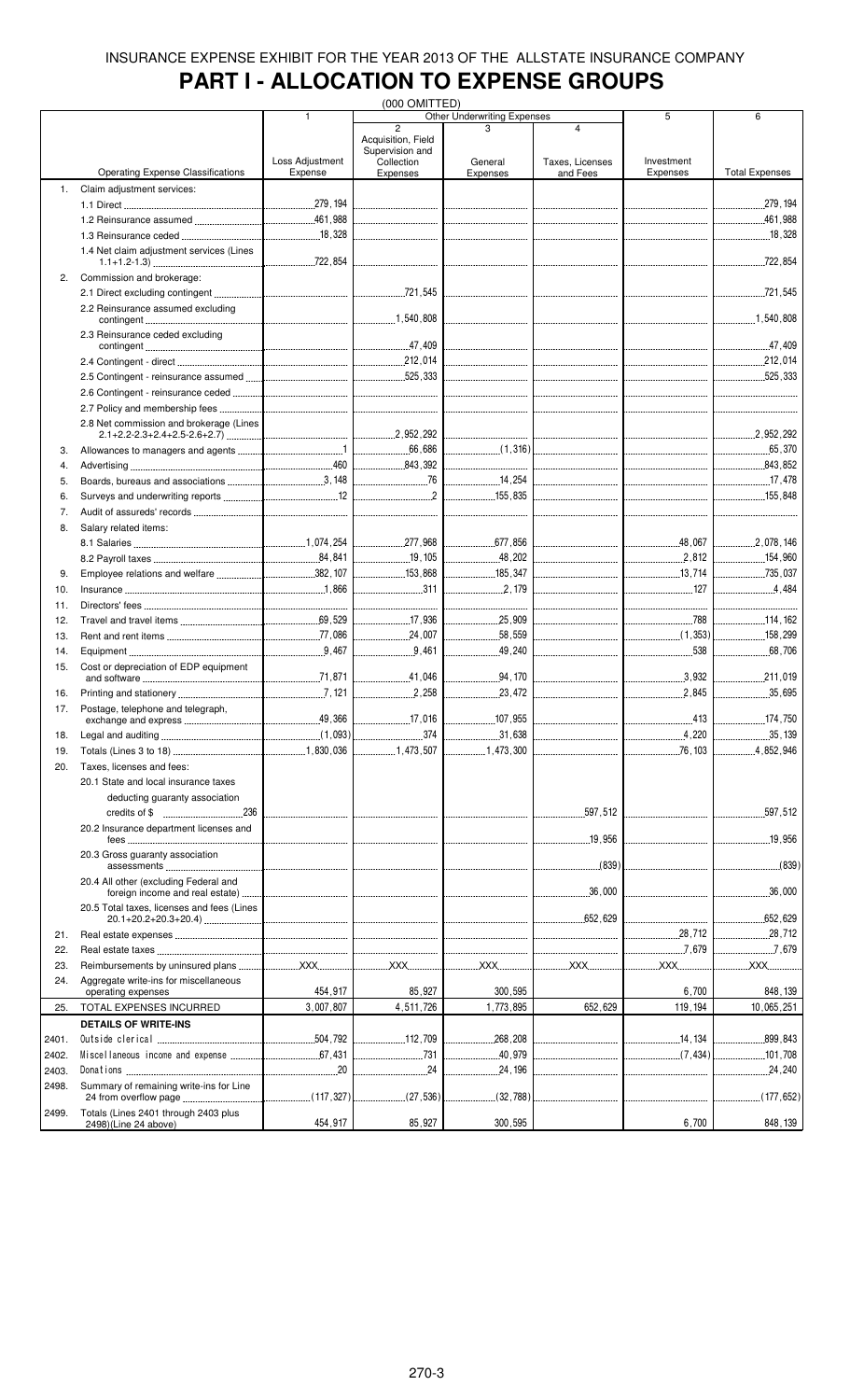### **PART II - ALLOCATION TO LINES OF BUSINESS NET OF REINSURANCE**

PREMIUMS, LOSSES, EXPENSES, RESERVES AND PROFITS AND PERCENTAGES TO PREMIUMS EARNED FOR BUSINESS NET OF REINSURANCE

|                |                                          |                         |                                   |                        |                        |                  |           |                        |                    | $000$ $01011$ $111$         |                  | Loss Adjustment Expense |                |                          |               |                             |              | Loss Adjustment Expense |                     |                         |                 |                         |                |
|----------------|------------------------------------------|-------------------------|-----------------------------------|------------------------|------------------------|------------------|-----------|------------------------|--------------------|-----------------------------|------------------|-------------------------|----------------|--------------------------|---------------|-----------------------------|--------------|-------------------------|---------------------|-------------------------|-----------------|-------------------------|----------------|
|                |                                          |                         |                                   |                        |                        |                  |           |                        |                    |                             |                  |                         |                |                          |               |                             |              |                         |                     |                         |                 |                         |                |
|                |                                          | <b>Premiums Written</b> |                                   | <b>Premiums Earned</b> |                        | Dividends to     |           |                        |                    | Defense and Cost            |                  |                         |                |                          |               | Defense and Cost            |              |                         |                     | <b>Unearned Premium</b> |                 |                         |                |
|                |                                          | (Pg. 8, Pt. 1B,         |                                   | (Pg. 6, Pt. 1,         |                        | Policyholders    |           | <b>Incurred Loss</b>   |                    | <b>Containment Expenses</b> |                  | Adjusting and Other     |                | <b>Unpaid Losses</b>     |               | <b>Containment Expenses</b> |              | Adjusting and Other     |                     | Reserves                |                 |                         |                |
|                |                                          | Col. 6)                 |                                   | Col. 4)                |                        | (Pg. 4, Line 17) |           | (Pg. 9, Pt. 2, Col. 7) |                    | Incurred                    |                  | Expenses Incurred       |                | (Pg. 10, Pt. 2A, Col. 8) |               | Unpaid                      |              | <b>Expenses Unpaid</b>  |                     | (Pg. 7, Pt. 1A, Col. 5) |                 | Agents' Balances        |                |
|                |                                          | Amount                  | $\overline{2}$<br>$\%$            | 3<br>Amount            | $\overline{4}$<br>$\%$ | 5<br>Amount      | 6<br>$\%$ | Amount                 | 8<br>$O_{\Lambda}$ | 9<br>Amount                 | 10<br>$\%$       | 11<br>Amount            | 12<br>$\%$     | 13<br>Amount             | 14<br>$\%$    | 15<br>Amount                | 16<br>$\%$   | 17<br>Amount            | 18<br>$\%$          | 19<br>Amount            | 20<br>$\%$      | 21<br>Amount            | 22<br>$\%$     |
| 1.             | Fire                                     | .30,556                 | .XXX.                             | 29.141                 | 100.0                  |                  |           | 12.395                 | 42.5               | .1,053                      | .3.6             | 1,393                   | 4.8            | 7,939                    | .27.2         | 2.062                       | .7.1         | .925                    | 3.2                 | .16,602                 | .57.0           | 4.992                   | .17.1          |
| 2.1            | Allied Lines                             | .2,748                  | $\overline{X}$ XXX.               | 2.422                  | .100.0                 |                  |           | 954                    | .39.4              | っ                           | 0.1              | 408                     | 16.9           | 1.437                    | .59.3         | 82                          | .3.4         | .737                    | 30.4                | .1.356                  | .56.0           | 449                     | .18.5          |
| 2.2            | Multiple Peril Crop                      |                         | $\overline{X}$ XXX.               |                        | 100.0                  |                  |           |                        |                    |                             |                  |                         |                |                          |               |                             |              |                         |                     |                         |                 |                         |                |
| 2.3            | Federal Flood                            |                         | XXX.                              |                        | 100.0                  |                  |           |                        |                    |                             |                  | (10, 980)               |                |                          |               |                             |              | .5.431                  |                     |                         |                 | (1, 547)                |                |
| 3.             | Farmowners Multiple Peril                |                         | XXX.                              |                        | .100.0                 |                  |           |                        |                    |                             |                  |                         |                |                          |               |                             |              |                         |                     |                         |                 |                         |                |
| $\overline{a}$ | Homeowners Multiple Peril                | .6,667,326              | XXX.                              | .6,513,780             | .100.0                 |                  |           | 2.953.657              | 45.3               | 108,333                     | .1.7             | 480,454                 | .7.4           | .1,410,228               | .21.6         | 168,921                     | .2.6         | 126,967                 | .1.9                | .3,668,641              | .56.3           | 1,089,118               | .16.7          |
| 5.1            | Commercial Multiple Peril (Non-          |                         |                                   |                        |                        |                  |           |                        |                    |                             |                  |                         |                |                          |               |                             |              |                         |                     |                         |                 |                         |                |
|                | Liability Portion)                       | 517,803                 | XXX.                              | .510,820               | 100.0                  |                  |           | .229,760               | 45.0               | .5,285                      | 1.0              | 38,941                  | 7.6            | 83,706                   | 16.4          | 4.403                       | 0.9          | .12,567                 | .2.5                | 275,647                 | 54.0            | 84.609                  | 16.6           |
| 5.2            | Commercial Multiple Peril (Liability     |                         |                                   |                        |                        |                  |           |                        |                    |                             |                  |                         |                |                          |               |                             |              |                         |                     |                         |                 |                         |                |
|                | Portion).                                | 138,957                 | .XXX.                             | 146,573                | .100.0                 |                  |           | 26,697                 | 18.2               | .15.350                     | .10.5            | .10,043                 | 6.9            | 214,364                  | .146.3        | .74,765                     | .51.0        | .13,332                 | .9.1                | .71,045                 | 48.5            | 22,706                  | .15.5          |
|                | Mortgage Guaranty                        |                         | XXX.                              |                        | 100.0                  |                  |           |                        |                    |                             |                  |                         |                |                          |               |                             |              |                         |                     |                         |                 |                         |                |
|                | Ocean Marine                             | .5.130                  | $\overline{X}$ XXX.               | .5.119                 | .100.0                 |                  |           | .1,687                 | 33.0               | .23                         | .0.4             | .501                    | .9.8           | .957                     | .18.7         | .64                         | .1.3         | .79                     | .1.5                | .2.318                  | .45.3           | .839                    | .16.4          |
|                | <b>Inland Marine</b>                     | .187,702                | $\mathsf{XXX}$                    | 186,364                | 100.0                  |                  |           | .66,054                | 35.4               | .1.623                      | 0.9              | 14, 146                 | .7.6           | 15,954                   | 8.6           | .811                        | 0.4          | 4,030                   | .2.2                | 92,952                  | 49.9            | .30,681                 | .16.5          |
| 10.            | Financial Guaranty                       |                         | XXX                               |                        | .100.0                 |                  |           |                        |                    |                             |                  |                         |                |                          |               |                             |              |                         |                     |                         |                 |                         |                |
| 11.            | Medical Professional Liability           |                         | XXX.                              |                        | .100.0                 |                  |           | (21)                   |                    | (2)                         |                  | (1)                     |                | .45                      |               | - 4                         |              |                         |                     |                         |                 |                         |                |
| 12.            | Earthquake                               | .2,898                  | .XXX.                             | .2,794                 | .100.0                 |                  |           | .536                   | .19.2              | . 121                       | .4.3             | . 172                   | 6.2            | .152                     | .5.4          | .20                         | .0.7         | .84                     | 3.0                 | .1.481                  | .53.0           | .474                    | .17.0          |
| 13.            | Group A&H (See Interrogatory 1)          |                         | XXX.                              |                        | 100.0                  |                  |           |                        |                    |                             |                  |                         |                |                          |               |                             |              |                         |                     |                         |                 |                         |                |
| 14.            | Credit A&H                               |                         | XXX.                              |                        | 100.0                  |                  |           |                        |                    |                             |                  |                         |                | .234                     |               |                             |              |                         |                     |                         |                 |                         |                |
| 15.            | Other A&H (See Interrogatory 1)          |                         | XXX.                              |                        | 100.0                  |                  |           | $\Omega$               |                    |                             |                  |                         |                |                          |               |                             |              |                         |                     |                         |                 |                         |                |
| 16.            | Workers' Compensation                    |                         |                                   |                        |                        |                  |           |                        |                    |                             |                  |                         |                |                          |               |                             |              |                         |                     |                         |                 |                         |                |
|                |                                          |                         |                                   |                        |                        |                  |           |                        |                    |                             | (56, 934.7)      |                         | (48, 707.9)    |                          | (2.399.60)    |                             | 144.854.     |                         | (112, 235.7)        |                         |                 |                         |                |
|                |                                          | $\overline{\mathbf{0}}$ | XXX.                              | (4)                    | 100.0                  | (4)              | 97.0      |                        | $(4,011)$ 98,329.9 | 2,323                       |                  | 1,987                   |                | $97,889$ $5.0$ )         |               | $.5,909$ 8                  |              | .4.579                  |                     |                         | (687) 16, 833.9 | $\mathbf{0}$            | (1.1)          |
| 17.1           | Other Liability - Occurrence.            | .273,856                | XXX.                              | 274.157                | .100.0                 |                  |           | .206.049               | .75.2              | .30,939                     | .11.3            | 19, 193                 | .7.0           | .866,429                 | 316.0         | 84,242                      | .30.7        | .29,380                 | .10.7               | 135,920                 | .49.6           | 44,764                  | .16.3          |
| 17.2           | Other Liability - Claims-Made            |                         | XXX.                              |                        | .100.0                 |                  |           |                        |                    |                             |                  |                         |                |                          |               |                             |              |                         |                     |                         |                 |                         |                |
| 17.3           | Excess Workers' Compensation             |                         | .XXX.                             |                        | 100.0                  |                  |           |                        |                    |                             |                  |                         |                |                          |               |                             |              |                         |                     |                         |                 |                         |                |
| 18.            | Products Liability.                      | .1,230                  | .XXX.                             | .1.114                 | .100.0                 |                  |           | .58,970                | .5.295.2           | .39,073                     | .3,508.6         | .9,494                  | .852.5         | .908,025                 | 81,535.7      | 183,439                     | 16.471.8     | .40,199                 | .3,609.6            | 176                     | .15.8           | .201                    | .18.0          |
| 19.1, 19.2     | Private Passenger Auto Liability         | .9.933.011              | .XXX.                             | .9.843.129             | 100.0                  |                  |           | 6, 103, 224            | 62.0               | 487, 263                    | .5.0             | .1,087,572              | .11.0          | 7,297,224                | .74.1         | 1,596,647                   | .16.2        | .706,437                | .7.2                | .2,660,514              | .27.0           | 1,623,566               | .16.5          |
| 19.3, 19.4     | Commercial Auto Liability                | .229,437                | $\overline{X}$ XXX.               | .220,306               | .100.0                 |                  |           | 121,720                | 55.3               | .7.303                      | .3.3             | .19,500                 | .8.9           | 277.867                  | .126.1        | .32.843                     | $.14.9$      | .16,011                 | 7.3                 | 117,080                 | .53.1           | 37.484                  | .17.0          |
| 21.1           | Private Passenger Auto Physical          |                         |                                   | .6,917,419             |                        |                  |           |                        |                    |                             |                  |                         |                |                          |               |                             |              |                         |                     |                         |                 |                         |                |
|                | Damage                                   | .7,033,191              | XXX.                              | .69.627                | .100.0<br>100.0        |                  |           | .3,598,564<br>.35,692  | 52.0<br>.51.3      | .24,393<br>.210             | .0.4<br>.0.3     | 603,711<br>.8,283       | .8.7           | 153, 118                 | .2.2<br>(0.1) | .27.304<br>274              | .0.4<br>.0.4 | .64,066<br>.1.451       | .0.9<br>.2.1        | .1,886,115<br>37,018    | .27.3           | .1, 149, 601<br>.11.833 | .16.6<br>.17.0 |
| 21.2           | Commercial Auto Physical Damage          | 72,396                  | .XXX.                             |                        |                        |                  |           |                        |                    |                             |                  |                         | .11.9          | (56)                     |               |                             |              |                         |                     |                         | .53.2           |                         |                |
| 22.            | Aircraft (all perils)                    |                         |                                   |                        |                        |                  |           |                        | (28, 896.1)        |                             |                  |                         |                |                          | 399,041.      |                             |              |                         |                     |                         |                 |                         |                |
|                |                                          | (1)                     |                                   | (1)                    | 100.0                  |                  |           | 255                    |                    |                             | $(440)$ 49.967.6 |                         | $(16)$ 1.818.8 | $3.517$ 7)               |               | 51                          | (5.786.3)    | 16                      | (1.846.2)           |                         |                 | $\Omega$                | 16.3           |
|                | Fidelity                                 | 37                      | XXX.<br><b>XXX</b>                | 146                    | 100.0                  |                  |           | (6)                    | (3.9)              | (2)                         | (1.3)            | 10                      | 6.5            | 14                       | 9.3           | $\Omega$                    | (0.1)        | $\mathbf{A}$            | 2.9                 | 11                      | .7.8            | - 6                     | 4.2            |
| 23.            |                                          |                         |                                   |                        |                        |                  |           |                        |                    |                             |                  |                         |                |                          |               |                             |              |                         |                     |                         |                 |                         |                |
| 24.            | Surety                                   |                         |                                   |                        |                        |                  |           |                        | (24, 269.9)        |                             |                  |                         |                |                          |               |                             |              |                         |                     |                         |                 |                         |                |
|                |                                          | $\cdot$ .3              | XXX.                              | 3                      | .100.0                 |                  |           | (718)                  |                    | 5                           | .172.4           | (1)                     | (21.1)         | .87                      | .2,932.2      | 3                           | .100.8       |                         | .192.2              |                         | .51.5           | $\Omega$                | .16.3          |
| 26.            | Burglary and Theft                       | $\overline{2}$          | XXX.                              | .33                    | .100.0                 |                  |           | (21)                   | (63.1)             |                             | (0.3)            |                         | .9.9           | .28                      | .84.2         | $\Omega$                    | 0.8          |                         | .7.9                |                         | .0.9            | $\Omega$                | 1.1            |
| 27.            | <b>Boiler and Machinery</b>              |                         |                                   |                        |                        |                  |           |                        |                    |                             |                  |                         |                |                          |               |                             |              |                         |                     |                         |                 |                         |                |
|                |                                          |                         |                                   |                        |                        |                  |           |                        | 2,828,059          |                             | (267, 208.       |                         | (27, 593, 0    |                          | (5.091.98)    |                             | (221, 240.   |                         | (7, 873, 124)       |                         |                 |                         | 4,993,810      |
|                |                                          |                         | XXX.                              |                        | 100.0                  |                  |           | $(10)$ .5              |                    |                             |                  |                         | $102$ 73.0)    |                          | $.19$ 9.2)    |                             | $\vert 5)$   | 29                      | $\langle 3 \rangle$ |                         | (100.0)         | (18)                    |                |
| 28.            | Credit                                   |                         | $\overline{.}$ XXX $\overline{.}$ |                        | 100.0                  |                  |           |                        |                    |                             |                  |                         |                |                          |               |                             |              |                         |                     |                         |                 |                         |                |
| 29.            | International                            |                         | XXX.                              |                        | 100.0                  |                  |           |                        |                    |                             |                  |                         |                |                          |               |                             |              |                         |                     |                         |                 |                         |                |
| 30.            | Warranty                                 |                         | XXX.                              |                        | .100.0                 |                  |           |                        |                    |                             |                  |                         |                |                          |               |                             |              |                         |                     |                         |                 |                         |                |
|                | 31, 32, 33 Reinsurance - Nonproportional |                         |                                   |                        |                        |                  |           |                        |                    |                             |                  |                         |                |                          |               |                             |              |                         |                     |                         |                 |                         |                |
|                | Assumed                                  |                         | $\overline{X}$ XXX                |                        | 100.0                  |                  |           | 266                    |                    |                             |                  |                         |                | .5,528                   |               | <b>.16</b>                  |              |                         |                     |                         |                 |                         |                |
| 34.            | Aggregate write-ins for Other Lines      |                         |                                   |                        |                        |                  |           |                        |                    |                             |                  |                         |                |                          |               |                             |              |                         |                     |                         |                 |                         |                |
|                | of Business                              | 12,237                  | <b>XXX</b>                        | 12,631                 | 100.0                  |                  |           | 36                     | 0.3                | $\Omega$                    | 0.0              | 37                      | 0.3            | -8                       | 0.1           | $\Omega$                    | 0.0          |                         |                     | 6,119                   | 48.4            | 1,000                   | 7.9            |
| 35.            | TOTAL (Lines 1 through 34)               | 25, 108, 519            | <b>XXX</b>                        | 24,735,571             | 100.0                  | (4)              | 0.0       | 13,411,729             | 54.2               | 722,854                     | 2.9              | 2,284,952               | 9.2            | 11, 344, 713             | 45.9          | 2, 181, 862                 | 8.8          | 1,026,335               | 4.1                 | 8,972,310               | 36.3            | 4, 100, 757             | 16.6           |
|                | <b>DETAILS OF WRITE-INS</b>              |                         |                                   |                        |                        |                  |           |                        |                    |                             |                  |                         |                |                          |               |                             |              |                         |                     |                         |                 |                         |                |
| 3401.          | Identity theft                           | .12.237                 | XXX                               | .12.631                | 100.0                  |                  |           | 36                     | 0.3                | $\Omega$                    | 0.0              | 37                      | 0.3            | R                        | 0.1           | $\Omega$                    | 0.0          |                         |                     | 6.119                   | 48.4            | .1,000                  | 7.9            |
| 3402.          | Miscellaneous taxes unassigned           |                         | <b>XXX</b>                        |                        | 100.0                  |                  |           |                        |                    |                             |                  |                         |                |                          |               |                             |              |                         |                     |                         |                 |                         |                |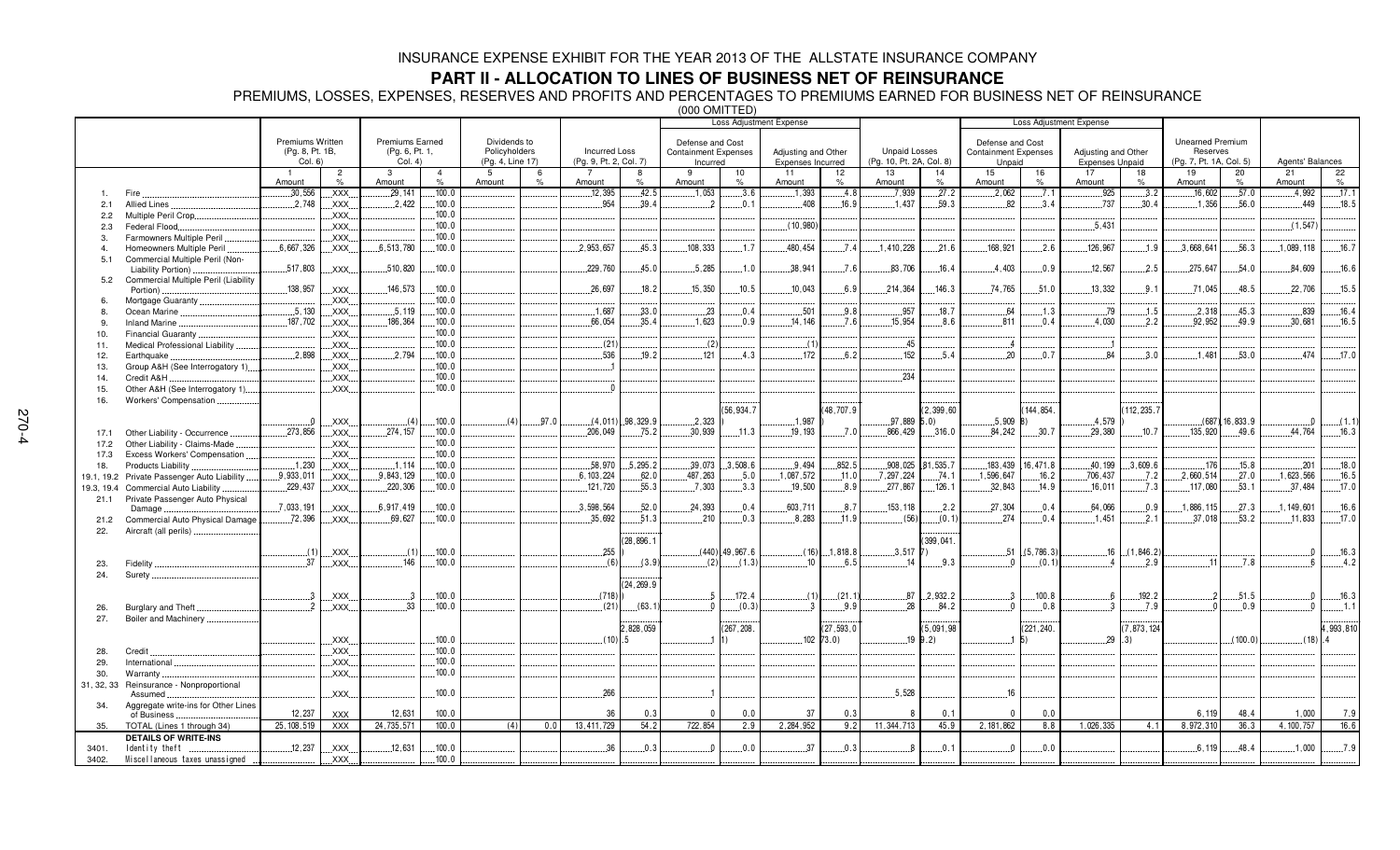|      |                                    |        | <b>XXX</b> |        |                  |  |     |  |  |  |     |            |       |      |      |
|------|------------------------------------|--------|------------|--------|------------------|--|-----|--|--|--|-----|------------|-------|------|------|
| 3498 | Summary of remaining write-ins for |        |            |        |                  |  |     |  |  |  |     |            |       |      |      |
|      | Line 34 from overflow page         |        | .XXX.      |        | 100 <sub>1</sub> |  |     |  |  |  |     |            |       |      |      |
|      | Totals (Lines 3401 thru 3403 plus  |        |            |        |                  |  |     |  |  |  |     |            |       |      |      |
|      | 3498)(Line 34 above)               | 12,237 | XXX        | 12.631 | 100.0            |  | ບ.ບ |  |  |  | 0.0 | R 119<br>. | 10. T | .000 | 7.91 |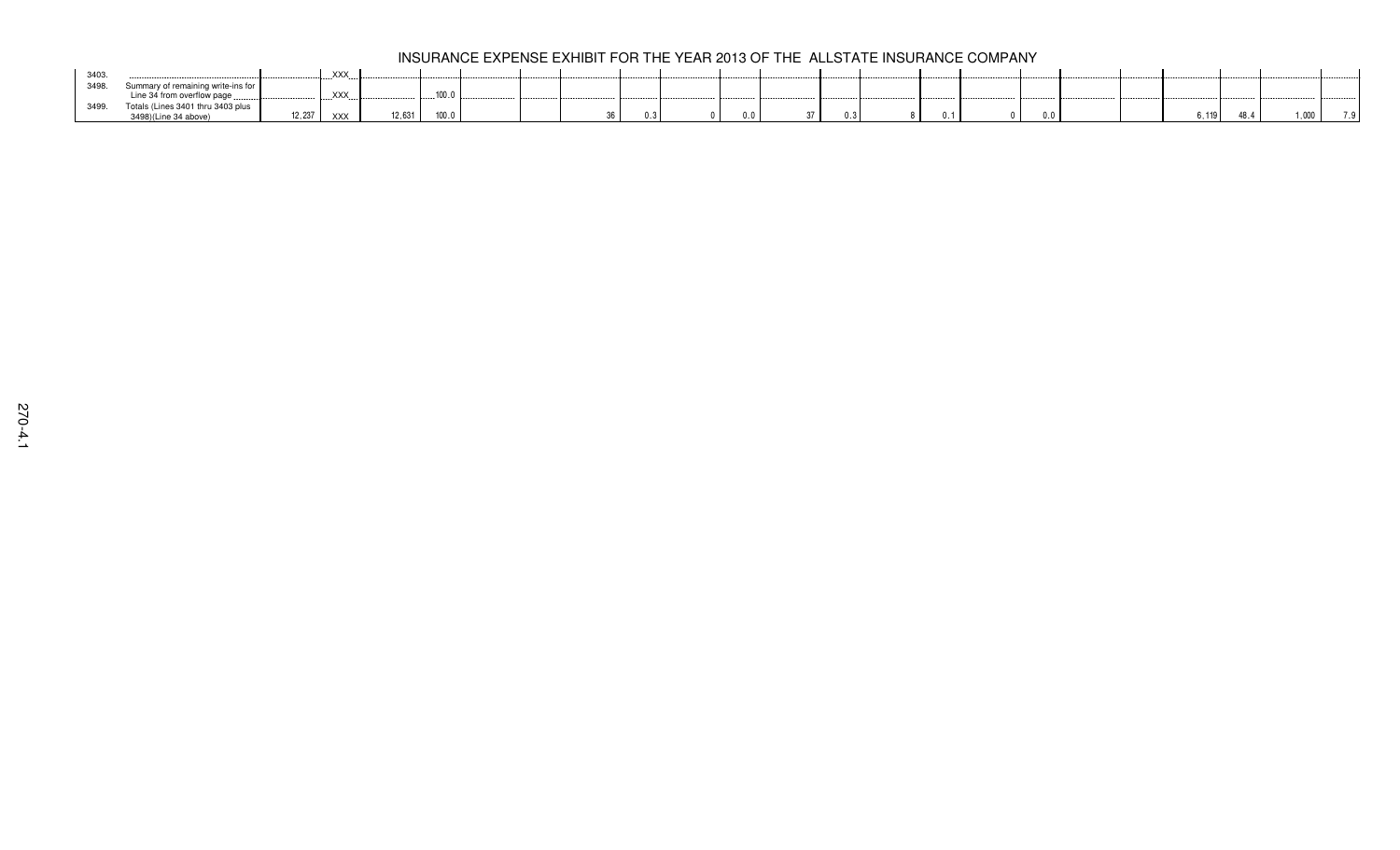## **PART II - ALLOCATION TO LINES OF BUSINESS NET OF REINSURANCE (Continued)**

PREMIUMS, LOSSES, EXPENSES, RESERVES AND PROFITS AND PERCENTAGES TO PREMIUMS EARNED FOR BUSINESS NET OF REINSURANCE

|                      |                                                               |                                                      |                     | Taxes, Licenses &                 |                      | Other Underwriting Expenses<br>Other Acquisitions, Field<br>Supervision, and Collection |                     |                              |                     | Other Income Less Other     |                     |                                         |                            | <b>Investment Gain</b>                |                | Profit or Loss<br>Excluding               |                   |                                           |              |                             |                   |
|----------------------|---------------------------------------------------------------|------------------------------------------------------|---------------------|-----------------------------------|----------------------|-----------------------------------------------------------------------------------------|---------------------|------------------------------|---------------------|-----------------------------|---------------------|-----------------------------------------|----------------------------|---------------------------------------|----------------|-------------------------------------------|-------------------|-------------------------------------------|--------------|-----------------------------|-------------------|
|                      |                                                               | Commission and Brokerage<br><b>Expenses Incurred</b> |                     | Fees Incurred<br>(IEE Pt. 1, Line |                      | Expenses Incurred<br>(IEE Pt. 1, Line 25                                                |                     | General Expenses Incurred    |                     | Expenses<br>(Pg. 4, Line 15 |                     | Pre-Tax Profit or Loss<br>Excluding All |                            | on Funds<br>Attributable to Insurance |                | <b>Investment Gain</b><br>Attributable to |                   | <b>Investment Gain</b><br>Attributable to |              |                             |                   |
|                      |                                                               | (IEE Pt. 1, Line 2.8, Col. 2)                        |                     | 20.5, Col. 4)                     |                      | minus 2.8 Col. 2)                                                                       |                     | (IEE Pt. 1, Line 25, Col. 3) |                     | minus Line 5)               |                     | Investment Gain                         |                            | Transactions                          |                | Capital and Surplus                       |                   | Capital and Surplus                       |              | <b>Total Profit or Loss</b> |                   |
|                      |                                                               | 23<br>Amount                                         | 24<br>$\frac{1}{2}$ | 25<br>Amount                      | 26                   | 27<br>Amount                                                                            | 28<br>$\frac{1}{2}$ | 29<br>Amount                 | 30<br>$\frac{9}{6}$ | 31<br>Amount                | 32<br>$\frac{1}{2}$ | 33<br>Amount                            | 34<br>35<br>$\%$<br>Amount |                                       | 36             | 37<br>Amount                              | 38<br>$\%$        | 39<br>Amount                              | 40<br>$\%$   | 41<br>Amount                | 42<br>$\%$        |
|                      | Fire                                                          | .5.107                                               | .17.5               | .871                              | 3.0                  | .885                                                                                    | .3.0                | 2,967                        | .10.2               | .90                         | .0.3                | .4,560                                  | .15.6                      | 864                                   | .3.0           | .5,424                                    | .18.6             | .1,128                                    | .3.9         | .6,552                      | .22.5             |
| 2.1                  | Allied Lines                                                  | .306                                                 | .12.6               | .87                               | 3.6                  | 153                                                                                     | 6.3                 | .318                         | .13.1               | 7                           | 0.3                 | .201                                    | 8.3                        | 126                                   | 5.2            | .327                                      | 13.5              | 109                                       | 4.5          | .436                        | .18.0             |
| 2.2                  | Multiple Peril Crop                                           |                                                      |                     |                                   |                      |                                                                                         |                     |                              |                     |                             |                     |                                         |                            |                                       |                |                                           |                   |                                           |              |                             |                   |
| 2.3                  | Federal Flood.                                                | .309                                                 |                     | .148                              |                      | (20, 653)                                                                               |                     | (8,990)                      |                     | (1)                         |                     | .40, 165                                |                            | .1.047                                |                | .41,212                                   |                   | .336                                      |              | 41,548                      |                   |
| 3.<br>$\overline{4}$ | Farmowners Multiple Peril<br>Homeowners Multiple Peril        | .869,327                                             | 13.3                | 183,203                           | .2.8                 | 402,698                                                                                 | 6.2                 | 327,959                      | .5.0                | 44,505                      | .0.7                | 1,232,654                               | 18.9                       | .159,921                              | .2.5           | 1,392,575                                 | .21.4             | 234,340                                   | .3.6         | 1,626,916                   | 25.0              |
| 5.1                  | Commercial Multiple Peril (Non-                               |                                                      |                     |                                   |                      |                                                                                         |                     |                              |                     |                             |                     |                                         |                            |                                       |                |                                           |                   |                                           |              |                             |                   |
|                      | Liability Portion).                                           | 64,033                                               | .12.5               | 13,239                            | .2.6                 | .38,523                                                                                 | .7.5                | .51,344                      | .10.1               | .4.577                      | 0.9                 | .74.271                                 | .14.5                      | .10,314                               | .2.0           | .84.585                                   | .16.6             | 17,973                                    | .3.5         | 102,558                     | .20.1             |
| 5.2                  | Commercial Multiple Peril (Liability                          |                                                      |                     |                                   |                      |                                                                                         |                     |                              |                     |                             |                     |                                         |                            |                                       |                |                                           |                   |                                           |              |                             |                   |
|                      | Portion).<br>Mortgage Guaranty                                | .16,578                                              | .11.3               | .3,389                            | .2.3                 | .9,150                                                                                  | 6.2                 | 13,527                       | .9.2                | .839                        | 0.6                 | .52,678                                 | .35.9                      | .15,799                               | 10.8           | .68,477                                   | .46.7             | .9,513                                    | .6.5         | .77,989                     | .53.2             |
| -8.                  | Ocean Marine                                                  | .630                                                 | .12.3               | .94                               | .1.8                 | 379                                                                                     | .7.4                | .742                         | .14.5               | 67                          | .1.3                | .1.130                                  | .22.1                      | .89                                   | .1.7           | .1.219                                    | 23.8              | .170                                      | .3.3         | .1.389                      | .27.1             |
| -9                   | Inland Marine                                                 | .23.717                                              | .12.7               | 4.166                             | 2.2                  | .11,209                                                                                 | 6.0                 | 15.057                       | 8.1                 | .696                        | 0.4                 | .51,087                                 | .27.4                      | .2.916                                | .1.6           | .54,003                                   | 29.0              | 5.999                                     | 3.2          | 60.002                      | 32.2              |
| 10.                  | Financial Guaranty                                            |                                                      |                     |                                   |                      |                                                                                         |                     |                              |                     |                             |                     |                                         |                            |                                       |                |                                           |                   |                                           |              |                             |                   |
| 11.                  | Medical Professional Liability                                |                                                      |                     |                                   |                      |                                                                                         |                     |                              |                     |                             |                     | .23                                     |                            | $\cdot$ .3                            |                | .26                                       |                   |                                           |              | 27                          |                   |
| 12.                  | Earthquake                                                    | 439                                                  | .15.7               | 64                                | .2.3                 | 165                                                                                     | 5.9                 | 150                          | .5.4                |                             | 0.3                 | 1,155                                   | 41.3                       | 36                                    | 1.3            | .1.191                                    | 42.6              | .89                                       | 3.2          | 1,279                       | 45.8              |
| 13.<br>14.           | Group A&H (See Interrogatory 1).<br>Credit A&H                |                                                      |                     |                                   |                      |                                                                                         |                     |                              |                     |                             |                     | . (1                                    |                            | 11                                    |                | (1)                                       |                   |                                           |              | (1)<br>15                   |                   |
| 15.                  | Other A&H (See Interrogatory 1)                               |                                                      |                     |                                   |                      |                                                                                         |                     |                              |                     |                             |                     |                                         |                            |                                       |                |                                           |                   |                                           |              |                             |                   |
| 16.                  | <b>Workers' Compensation</b>                                  |                                                      |                     |                                   |                      |                                                                                         |                     |                              |                     |                             |                     |                                         |                            |                                       |                |                                           |                   |                                           |              |                             |                   |
|                      |                                                               |                                                      |                     |                                   |                      |                                                                                         |                     |                              |                     |                             |                     |                                         | 27,524.6                   |                                       | 4,514,042      |                                           | ,486,518          |                                           | (4,686,01)   |                             | 199,493.          |
|                      |                                                               |                                                      |                     |                                   | $(1, 769)$ 43, 369.9 |                                                                                         |                     | .308                         | (7, 552.9)          | (40)                        | 976.8               | .1.123                                  |                            | $(184, 146)$ .9                       |                | (183, 023)                                |                   | .191, 161                                 | 1.7)         | $.8,138$ 3)                 |                   |
| 17.1<br>17.2         | Other Liability - Occurrence<br>Other Liability - Claims-Made | .34,609                                              | .12.6               | .5.717                            | 2.1                  | .19.474                                                                                 | .7.1                | 26,483                       | .9.7                | 2,463                       | .0.9                | (65, 844)                               | (24.0)                     | 47,919                                | .17.5          | (17.925)                                  | (6.5)             | 24,204                                    | 8.8          | .6,279                      | 2.3               |
| 17.3                 | Excess Workers' Compensation.                                 |                                                      |                     |                                   |                      |                                                                                         |                     |                              |                     |                             |                     |                                         |                            |                                       |                |                                           |                   |                                           |              |                             |                   |
| 18.                  | Products Liability                                            | 154                                                  | .13.8               | .32                               | .2.9                 | .62                                                                                     | .5.6                | 2,773                        | .249.0              | (314)                       | (28.2)              | (109, 758)                              | 9,855.7                    | .52,526                               | 4,716.5        | (57, 233)                                 | (5, 139.2)        | .18,351                                   | 1,647.8      | (38, 882)                   | (3, 491.4)        |
| 19.1, 19.2           | Private Passenger Auto Liability                              | .1, 100, 694                                         | .11.2               | 255.009                           | .2.6                 | .651,687                                                                                | 6.6                 | .757.696                     | .7.7                | .86,647                     | .0.9                | (513.368)                               | (5.2)                      | 461,728                               | .4.7           | (51, 640)                                 | (0.5)             | .387.209                                  | .3.9         | .335.569                    | 3.4               |
| 19.3, 19.4           | Commercial Auto Liability                                     | .25.494                                              | .11.6               | .6.254                            | .2.8                 | .9.295                                                                                  | .4.2                | .30,446                      | .13.8               | (310)                       | (0.1)               | (16)                                    | $0.0$ .                    | .18, 136                              | 8.2            | .18, 120                                  | .8.2              | .12.247                                   | . 5.6        | .30,367                     | .13.8             |
| 21.1                 | Private Passenger Auto Physical<br>Damage                     | .800,936                                             | .11.6               | 179,700                           | .2.6                 | 432,553                                                                                 | 6.3                 | .541,308                     | .7.8                | .64,854                     | 0.9                 | .801,110                                | .11.6                      | 22,400                                | .0.3           | 823,511                                   | .11.9             | 166,621                                   | .2.4         | 990, 132                    | .14.3             |
| 21.2                 | Commercial Auto Physical Damage.                              | .8.125                                               | .11.7               | .1.698                            | 2.4                  | 2.942                                                                                   | .4.2                | .10.306                      | .14.8               | 42                          | .0.1                | 2.412                                   | .3.5                       | .878                                  | .1.3           | .3.290                                    | 4.7               | .2.187                                    | .3.1         | .5.477                      | .7.9              |
| 22.                  | Aircraft (all perils).                                        |                                                      |                     |                                   |                      |                                                                                         |                     |                              |                     |                             |                     |                                         |                            |                                       |                |                                           |                   |                                           |              |                             |                   |
|                      |                                                               |                                                      |                     |                                   |                      |                                                                                         |                     |                              |                     |                             |                     |                                         | 22,790.3                   |                                       | (20.745.8)     |                                           | 43.536.1          |                                           |              |                             | (50.770.0         |
|                      |                                                               | $\overline{4}$                                       |                     |                                   |                      |                                                                                         |                     |                              |                     |                             |                     | .201                                    |                            | 183                                   |                | .384                                      |                   | .64<br>-5                                 | (7, 233.9)   | 447                         |                   |
| 23.<br>24.           | Fidelity<br>Surety                                            |                                                      | .3.0                |                                   | .0.6                 |                                                                                         | .1.2                |                              | .4.5                |                             | 0.0                 | .131<br>.716                            | .89.4<br>24,218.6          |                                       | .2.8<br>.200.1 | 135<br>.722                               | .92.2<br>24,418.7 | - 2                                       | 3.7<br>.71.7 | 140<br>.724                 | .95.8<br>24,490.4 |
| 26.                  | Burglary and Theft                                            | $\Omega$                                             | .0.9                |                                   | 0.3                  |                                                                                         | 0.4                 | $\cap$                       | .1.3                |                             | .0.0                | 50                                      | 150.8                      |                                       | 7.6            | 52                                        | 158.4             |                                           | .5.5         | 54                          | 163.9             |
| 27.                  | Boiler and Machinery                                          |                                                      |                     |                                   |                      |                                                                                         |                     |                              |                     |                             |                     |                                         |                            |                                       |                |                                           |                   |                                           |              |                             |                   |
|                      |                                                               |                                                      | 105, 212,           |                                   | (27, 313, 0          |                                                                                         | (43, 803, 5)        |                              | 145, 113,           |                             | (357, 410.          |                                         | 346, 118, 0                | (758, 378.                            |                |                                           | 345, 359, 6       |                                           | (202, 162.   |                             | 345, 157, 4       |
|                      |                                                               |                                                      | 389 921.6)          |                                   | $.101$ 81.1)         |                                                                                         | $162$ 05.4)         |                              | 537 610.8           |                             | R)                  | $(1, 281)$ 29.7                         |                            |                                       |                | $(1,278)$ 51.4                            |                   |                                           | 2)           | $(1,277)$ 89.2              |                   |
| 28.                  | Credit.<br>International                                      | (27)                                                 |                     | 24                                |                      |                                                                                         |                     | $\Omega$                     |                     |                             |                     |                                         |                            |                                       |                |                                           |                   |                                           |              |                             |                   |
| 29.<br>30.           | Warranty                                                      | (1)                                                  |                     | - 0                               |                      |                                                                                         |                     | 309                          |                     |                             |                     | (309)                                   |                            |                                       |                | (309)                                     |                   |                                           |              | (309)                       |                   |
| 31, 32, 33           | Reinsurance - Nonproportional                                 |                                                      |                     |                                   |                      |                                                                                         |                     |                              |                     |                             |                     |                                         |                            |                                       |                |                                           |                   |                                           |              |                             |                   |
|                      | Assumed                                                       |                                                      |                     |                                   |                      |                                                                                         |                     |                              |                     |                             |                     | (267)                                   |                            | 260                                   |                | (7)                                       |                   | .91                                       |              | 84                          |                   |
| 34.                  | Aggregate write-ins for Other Lines<br>of Business            | 1,468                                                | 11.6                | 602                               | 4.8                  | 748                                                                                     | 5.9                 | 647                          | 5.1                 | 81                          | 0.6                 | 9,174                                   | 72.6                       | 146                                   | 1.2            | 9,320                                     | 73.8              | 385                                       | 3.0          | 9,704                       | 76.8              |
| 35.                  | TOTAL (Lines 1 through 34)                                    | 2,952,292                                            | 11.9                | 652,629                           | 2.6                  | 1,559,435                                                                               | 6.3                 | 1,773,895                    | 7.2                 | 204,212                     | 0.8                 | 1,582,000                               | 6.4                        | 611, 170                              | 2.5            | 2, 193, 170                               | 8.9               | 1,072,191                                 | 4.3          | 3,265,361                   | 13.2              |
|                      | <b>DETAILS OF WRITE-INS</b>                                   |                                                      |                     |                                   |                      |                                                                                         |                     |                              |                     |                             |                     |                                         |                            |                                       |                |                                           |                   |                                           |              |                             |                   |
| 3401.                | Identity theft                                                | .1,468                                               | .11.6               | .320                              | .2.5                 | 748                                                                                     | .5.9                | .647                         | .5.1                | .81                         | 0.6                 | .9.456                                  | .74.9                      | .146                                  | .1.2           | .9,601                                    | 76.0              | .385                                      | .3.0         | .9.986                      | .79.1             |
| 3402.                | Miscellaneous taxes unassigned                                |                                                      |                     | .282                              |                      |                                                                                         |                     |                              |                     |                             |                     | (282)                                   |                            |                                       |                | (282)                                     |                   |                                           |              | (282)                       |                   |
| 3403.<br>3498.       | Summary of remaining write-ins for                            |                                                      |                     |                                   |                      |                                                                                         |                     |                              |                     |                             |                     |                                         |                            |                                       |                |                                           |                   |                                           |              |                             |                   |
|                      | Line 34 from overflow page                                    |                                                      |                     |                                   |                      |                                                                                         |                     |                              |                     |                             |                     |                                         |                            |                                       |                |                                           |                   |                                           |              |                             |                   |
|                      |                                                               |                                                      |                     |                                   |                      |                                                                                         |                     |                              |                     |                             |                     |                                         |                            |                                       |                |                                           |                   |                                           |              |                             |                   |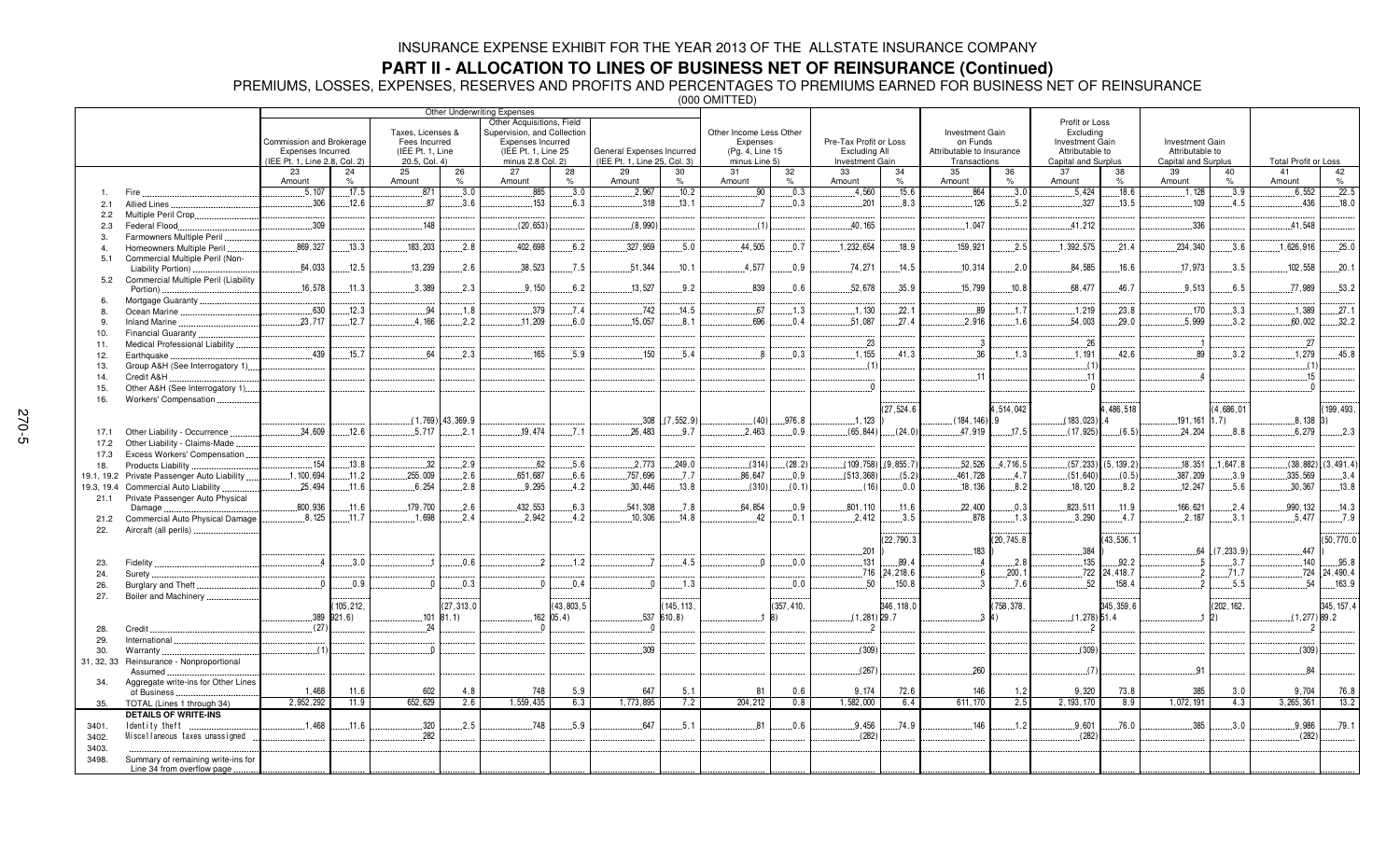|      |                                                                                                                                                                                              |      |  |  |  |     |  |  |            | INSURANCE EXPENSE EXHIBIT FOR THE YEAR 2013 OF THE ALLSTATE INSURANCE COMPANY |       |  |  |  |
|------|----------------------------------------------------------------------------------------------------------------------------------------------------------------------------------------------|------|--|--|--|-----|--|--|------------|-------------------------------------------------------------------------------|-------|--|--|--|
| 2AOC | Totals (Lines 3401 thru 3403 plus                                                                                                                                                            | .468 |  |  |  | 647 |  |  | $Q$ 17 $A$ |                                                                               | 9.320 |  |  |  |
|      | NOTE: THE ALLOCATION OF INVESTMENT INCOME FROM CAPITAL AND SURPLUS BY LINE OF BUSINESS MAY NOT ACCURATELY REFLECT THE PROFITABILITY OF A PARTICULAR LINE FOR USE IN THE RATE MAKING PROCESS. |      |  |  |  |     |  |  |            |                                                                               |       |  |  |  |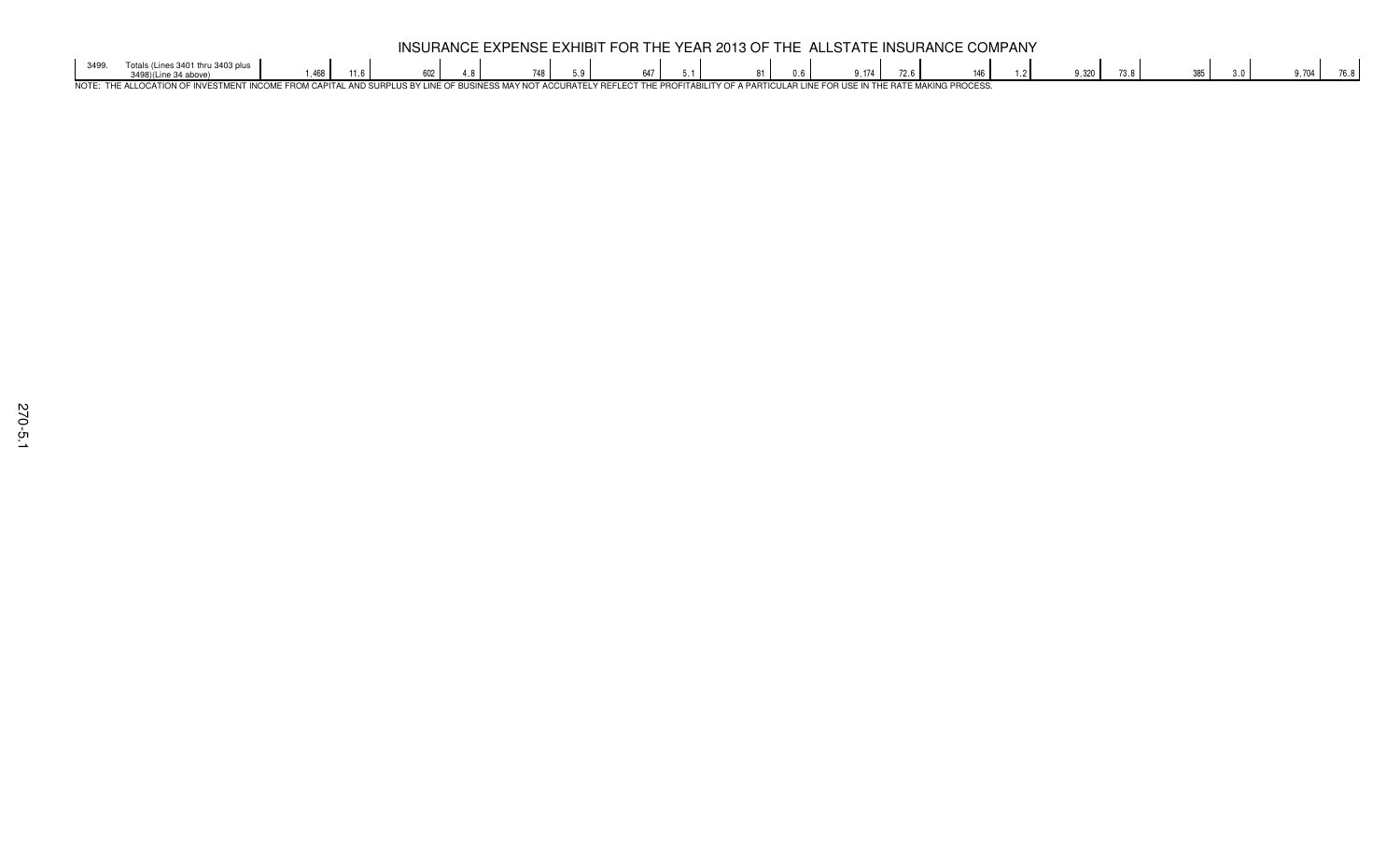### **PART III - ALLOCATION TO LINES OF DIRECT BUSINESS WRITTEN**

PREMIUMS, LOSSES, EXPENSES, RESERVES AND PROFITS, AND PERCENTAGES TO PREMIUMS EARNED FOR DIRECT BUSINESS WRITTEN

|                |                                                                  |                        |                        |                          |                  |               |                    |                           |                  |                             |            | <b>Loss Adjustment Expense</b> |          |                           |                   |                             |            | <b>Loss Adjustment Expense</b> |             |                         |            |                  |            |
|----------------|------------------------------------------------------------------|------------------------|------------------------|--------------------------|------------------|---------------|--------------------|---------------------------|------------------|-----------------------------|------------|--------------------------------|----------|---------------------------|-------------------|-----------------------------|------------|--------------------------------|-------------|-------------------------|------------|------------------|------------|
|                |                                                                  |                        |                        |                          |                  | Dividends     |                    |                           |                  | Defense and Cost            |            |                                |          |                           |                   | Defense and Cost            |            |                                |             |                         |            |                  |            |
|                |                                                                  | Premiums Written       |                        | <b>Premiums Earned</b>   |                  | to            |                    | <b>Incurred Loss</b>      |                  | <b>Containment Expenses</b> |            | Adjusting and Other            |          | <b>Unpaid Losses</b>      |                   | <b>Containment Expenses</b> |            | Adjusting and Other            |             | <b>Unearned Premium</b> |            |                  |            |
|                |                                                                  | Pa. 8. Pt. 1B. Col. 1) |                        | Sch. T. Line 59, Col. 3) |                  | Policyholders |                    | (Sch. T. Line 59, Col. 6) |                  | Incurred                    |            | Expenses Incurred              |          | (Sch. T, Line 59, Col. 7) |                   | Unpaid                      |            | <b>Expenses Unpaid</b>         |             | Reserves                |            | Agents' Balances |            |
|                |                                                                  | Amount                 | $\overline{2}$<br>$\%$ | 3<br>Amount              | $\%$             | Amount        | 6<br>$\frac{9}{6}$ | Amount                    | 8<br>$\%$        | 9<br>Amount                 | 10<br>%    | 11<br>Amount                   | 12<br>%  | 13<br>Amount              | 14<br>$\%$        | 15<br>Amount                | 16<br>$\%$ | 17<br>Amount                   | 18<br>$\%$  | 19<br>Amount            | 20<br>$\%$ | 21<br>Amount     | 22<br>$\%$ |
|                | Fire                                                             | .1.193                 | XXX.                   | .1.281                   | .100.0           |               |                    | .478                      | .37.3            | 85                          | .6.7       | (10)                           | (0.8)    | .723                      | .56.4             | .73                         | .5.7       | .286                           | .22.3       | .607                    | .47.4      | (51)             | (4.0)      |
| 2.1            | <b>Allied Lines</b>                                              | 2.745                  | XXX.                   | .2.416                   | .100.0           |               |                    | .1.165                    | 48.2             | 15                          | .0.6       | $-404$                         | 16.7     | .860                      | .35.6             | 22                          | 0.9        | .716                           | 29.6        | 1.354                   | .56.0      | (117)            | (4.8)      |
| 2.2            | Multiple Peril Crop                                              |                        | XXX.                   |                          | 100.0            |               |                    |                           |                  |                             |            |                                |          |                           |                   |                             |            |                                |             |                         |            |                  |            |
| 2.3            | Federal Flood                                                    | .307,888               | XXX.                   | .304.318                 | .100.0           |               |                    | .240,639                  | .79.1            |                             |            | .19.788                        | 6.5      | .24.157                   | .7.9              |                             |            | .5.431                         | .1.8        | .185, 133               | 60.8       | (13, 119)        | (4.3)      |
| 3.             | Farmowners Multiple Peril                                        |                        | XXX.                   |                          | 100.0            |               |                    |                           |                  |                             |            |                                |          |                           |                   |                             |            |                                |             |                         |            |                  |            |
| $\overline{a}$ | Homeowners Multiple Peril                                        | 2,522,180              | XXX                    | 2,582,581                | .100.0           |               |                    | 961,444                   | 37.2             | 42.008                      | 1.6        | 168.701                        | 6.5      | 661.848                   | 25.6              | 90.401                      | 3.5        | 66.142                         | 2.6         | 1,304,474               | 50.5       | (107, 469)       | (4.2)      |
| 5.1            | Commercial Multiple Peril (Non-                                  |                        |                        |                          |                  |               |                    |                           |                  |                             |            |                                |          |                           |                   |                             |            |                                |             |                         |            |                  |            |
|                | Liability Portion)                                               | .238,768               | XXX.                   | .240,956                 | .100.0           |               |                    | .96,467                   | 40.0             | .1.318                      | .0.5       | .17.411                        | 7.2      | 59,284                    | .24.6             | 2,890                       | .1.2       | .8.294                         | 3.4         | 119,394                 | .49.6      | (10, 174)        | (4.2)      |
| 5.2            | Commercial Multiple Peril (Liability                             |                        |                        |                          |                  |               |                    |                           |                  |                             |            |                                |          |                           |                   |                             |            |                                |             |                         |            |                  |            |
|                | Portion)                                                         | .66,973                | XXX.                   | 76,783                   | .100.0           |               |                    | .14.237                   | 18.5             | .10,766                     | 14.0       | .9.103                         | 11 9     | 182,767                   | .238.0            | .65,007                     | .84.7      | .12.374                        | .16.        | .33, 105                | .43.1      | (2, 854)         | (3.7)      |
| 6.             | Mortgage Guaranty                                                |                        | XXX.                   |                          | 100.0            |               |                    |                           |                  |                             |            |                                |          |                           |                   |                             |            |                                |             |                         |            |                  |            |
| 8.             | Ocean Marine                                                     | .881                   | XXX.                   | .936                     | .100.0           |               |                    | .169                      | 18.1             | $\overline{0}$              | .0.0       | 81                             | 8.6      | $-48$                     | .5.1              | $\overline{2}$              | .0.2       | .24                            | .2.6        | .382                    | 40.8       | (38)             | (4.0)      |
| 9.             | <b>Inland Marine</b>                                             | .68,023                | XXX.                   | 70.490                   | .100.0           |               |                    | .23,088                   | .32.8            | 594                         | 0.8        | .7,685                         | 10.9     | .5.538                    | .7.9              | 140                         | .0.2       | .2.796                         | 4.0         | 33,228                  | 47.1       | (2,898)          | (4.1)      |
| 10.            | Financial Guaranty                                               |                        | XXX.                   |                          | 100.0            |               |                    |                           |                  |                             |            |                                |          |                           |                   |                             |            |                                |             |                         |            |                  |            |
| 11.            | Medical Professional Liability                                   |                        | <b>XXX</b>             |                          | 100.0            |               |                    | 82                        |                  | 36                          |            |                                | 79       |                           |                   |                             |            | 40                             |             | 654                     |            |                  |            |
| 12.            | Earthquake                                                       | 1,230                  | XXX.                   | .1,203                   | .100.0<br>.100.0 |               |                    |                           | 6.8              |                             | .3.0       | .95                            |          | .56                       | .4.7              |                             | .0.6       |                                | .3.3        |                         | .54.3      | (52)             | (4.4)      |
| 13.            | Group A&H (See Interrogatory 1)                                  |                        | XXX.                   |                          | .100.0           |               |                    |                           |                  |                             |            |                                |          | .387                      |                   |                             |            |                                |             |                         |            |                  |            |
| 14.            | Credit A&H                                                       |                        | XXX.<br>XXX.           |                          | .100.0           |               |                    |                           |                  |                             |            |                                |          |                           |                   |                             |            |                                |             |                         |            |                  |            |
| 15.<br>16.     | Other A&H (See Interrogatory 1)<br>Workers' Compensation         |                        |                        |                          |                  |               |                    |                           |                  |                             |            |                                |          |                           |                   |                             |            |                                |             |                         |            |                  |            |
|                |                                                                  |                        |                        |                          |                  |               |                    |                           | 17,782.8         |                             | (15,026.1) |                                | 12.685.1 |                           | (361.645.         |                             | (22.887.8) |                                | (24, 302.2) |                         |            |                  |            |
|                |                                                                  | (16)                   | XXX.                   | (16)                     | .100.0           |               |                    | .2,758                    |                  | 2,330                       |            | .1,967                         |          | $.56,088$ 7)              |                   | 3,550                       |            | .3,769                         |             |                         |            |                  | (4.3)      |
| 17.1           | Other Liability - Occurrence                                     | .102,681               | XXX.                   | .116.956                 | .100.0           |               |                    | 125,992                   | .107.7           | 26,409                      | 22.6       | 12.155                         | 10.4     | 580,238                   | 496.1             | 74,290                      | 63.5       | 22,308                         | 19.1        | 49.381                  | 42.2       | (4.375)          | (3.7)      |
| 17.2           | Other Liability - Claims-Made                                    |                        | XXX.                   |                          | .100.0           |               |                    |                           |                  |                             |            |                                |          |                           |                   |                             |            |                                |             |                         |            |                  |            |
| 17.3           | Excess Workers' Compensation.                                    |                        | XXX.                   |                          | .100.0           |               |                    |                           |                  |                             |            |                                |          |                           |                   |                             |            |                                |             |                         |            |                  |            |
| 18.            | Products Liability                                               | 1,203                  | XXX.                   | 1,090                    | .100.0           |               |                    | .15, 164                  | .1,391.4         | .45,036                     | .4.132.3   | .8,628                         | .791.6   |                           | .733,469 .67,298. | .253,706                    | .23,278.5  | .26, 239                       | .2.407.5    | .583                    | .53.5      | (51)             | (4.7)      |
| 19.1, 19.2     | Private Passenger Auto Liability                                 | .2.303.655             | XXX.                   | .2,362,606               | .100.0           |               |                    | 2,308,396                 | .97.7            | 139,351                     | .5.9       | .320,570                       | .13.6    | 4,805,781                 | .203.4            | .694,850                    | .29.4      | .397,806                       | .16.8       | .565,968                | .24.0      | (98, 158)        | (4.2)      |
| 19.3, 19.4     | Commercial Auto Liability                                        | .200,281               | XXX.                   | .175.818                 | 100.0            |               |                    | .101,812                  | 57.9             | 7.473                       | .4.3       | 13,837                         | .7.9     | .201.594                  | .114.7            | .23,678                     | 13.5       | 12.539                         | .7.1        | .103,016                | .58.6      | (8, 534)         | (4.9)      |
| 21.1           | Private Passenger Auto Physical                                  |                        |                        |                          |                  |               |                    |                           |                  |                             |            |                                |          |                           |                   |                             |            |                                |             |                         |            |                  |            |
|                | Damage.                                                          | .1,857,110             | XXX.                   | .1,885,572               | .100.0           |               |                    | .731,943                  | 38.8             | .3,555                      | .0.2       | 135,781                        | .7.2     | 22,423                    | .1.2              | .5.196                      | .0.3       | .30,204                        | .1.6        | .453,964                | .24.1      | (79, 130)        | (4.2)      |
| 21.2           | Commercial Auto Physical Damage                                  | .60, 251               | XXX.                   | .51,752                  | .100.0           |               |                    | .28,017                   | .54.1            | .216                        | .0.4       | .5,691                         | .11.0    | .338                      | .0.7              | .214                        | .0.4       | .1.142                         | .2.2        | .30,861                 | .59.6      | (2, 567)         | (5.0)      |
| 22.            | Aircraft (all perils)                                            |                        | XXX.                   |                          | 100.0            |               |                    |                           |                  |                             |            |                                |          |                           |                   |                             |            |                                |             |                         |            |                  |            |
| 23.            | Fidelity.                                                        | .37                    | XXX.                   | 146                      | .100.0           |               |                    | (6)                       | (4.1)            | (2)                         | (1.3)      | .10                            | 6.5      | .17                       | 11.5              |                             | .0.1       | -3                             | .2.4        | .11                     | .7.8       | (2)              | (1.1)      |
| 24.            | Surety.                                                          | 3                      | XXX.                   |                          | 100.0            |               |                    |                           |                  |                             |            |                                |          | 65                        | .2,201.0          |                             | 36.9       |                                | 147.5       |                         | 51.6       |                  | (4.2)      |
| 26.            | Burglary and Theft                                               | $\cdot$ .2             | XXX                    | 33                       | .100.0           |               |                    | (21)                      | (63.1)           | $\Omega$                    | (0.3)      | . . 3                          | .9.9     | .28                       | .84.1             |                             | 0.8        | $\cdot$ .3                     | .7.9        | - 0                     | .0.9       |                  | (0.3)      |
| 27.            | Boiler and Machinery                                             | 3,678                  | <b>XXX</b>             | .2,621                   | .100.0           |               |                    | .1.075                    | 41.0             |                             | 0.0        | 102                            | 3.9      | 240                       | 9.2               |                             | 0.0        | 29                             | 11          | 1.874                   | 71.5       | (157)            | (6.0)      |
| 28.            | Credit                                                           |                        | XXX                    |                          | .100.0           |               |                    |                           |                  |                             |            |                                |          |                           |                   |                             |            |                                |             |                         |            |                  |            |
| 29.            | International                                                    |                        | XXX.                   |                          | .100.0           |               |                    |                           |                  |                             |            |                                |          |                           |                   |                             |            |                                |             |                         |            |                  |            |
| 30.            | Warranty                                                         |                        | XXX.                   |                          | .100.0           |               |                    |                           |                  |                             |            |                                |          |                           |                   |                             |            |                                |             |                         |            |                  |            |
| 34.            | Aggregate write-ins for Other Lines                              |                        |                        |                          |                  |               |                    |                           |                  |                             |            | $\overline{7}$                 |          |                           |                   |                             |            |                                |             |                         |            |                  |            |
|                | of Business                                                      | 2,879                  | <b>XXX</b>             | 3,002                    | 100.0            |               |                    | $\overline{2}$            | 0.1              |                             | 0.0        |                                | 0.2      |                           | 0.0               | $\Omega$                    | 0.0        |                                |             | 1,407                   | 46.9       | (123)            | (4.1)      |
| 35.            | TOTAL (Lines 1 through 34)                                       | 7,741,648              | <b>XXX</b>             | 7,880,549                | 100.0            |               |                    | 4,652,904                 | 59.0             | 279, 194                    | 3.5        | 722,008                        | 9.2      | 7,335,950                 | 93.1              | $\overline{1,}214,027$      | 15.4       | 590, 151                       | 7.5         | 2,885,399               | 36.6       | (329, 867)       | (4.2)      |
|                | <b>DETAILS OF WRITE-INS</b>                                      |                        |                        |                          |                  |               |                    |                           |                  |                             |            |                                |          |                           |                   |                             |            |                                |             |                         |            |                  |            |
| 3401.          | Identity theft                                                   | .2,879                 | XXX.                   | .3,002                   | .100.0           |               |                    | $\mathcal{P}$             | $\mathfrak{g}$ . |                             | .0.0       |                                | .0.2     |                           | .0.0              |                             | $0.0$ .    |                                |             | .1,407                  | 46.9       | (123)            | (4.1)      |
| 3402.          |                                                                  |                        | XXX.                   |                          |                  |               |                    |                           |                  |                             |            |                                |          |                           |                   |                             |            |                                |             |                         |            |                  |            |
| 3403.          |                                                                  |                        | XXX.                   |                          |                  |               |                    |                           |                  |                             |            |                                |          |                           |                   |                             |            |                                |             |                         |            |                  |            |
| 3498.          | Summary of remaining write-ins for<br>Line 34 from overflow page |                        | XXX.                   |                          | .100.0           |               |                    |                           |                  |                             |            |                                |          |                           |                   |                             |            |                                |             |                         |            |                  |            |
| 3499.          | Totals (Lines 3401 thru 3403 plus                                |                        |                        |                          |                  |               |                    |                           |                  |                             |            |                                |          |                           |                   |                             |            |                                |             |                         |            |                  |            |
|                | 3498)(Line 34 above)                                             | 2,879                  | <b>XXX</b>             | 3,002                    | 100.0            |               |                    | $\overline{2}$            | 0.1              |                             | 0.0        | $\overline{7}$                 | 0.2      |                           | 0.0               | $\mathbf 0$                 | 0.0        |                                |             | 1,407                   | 46.9       | (123)            | (4.1)      |
|                |                                                                  |                        |                        |                          |                  |               |                    |                           |                  |                             |            |                                |          |                           |                   |                             |            |                                |             |                         |            |                  |            |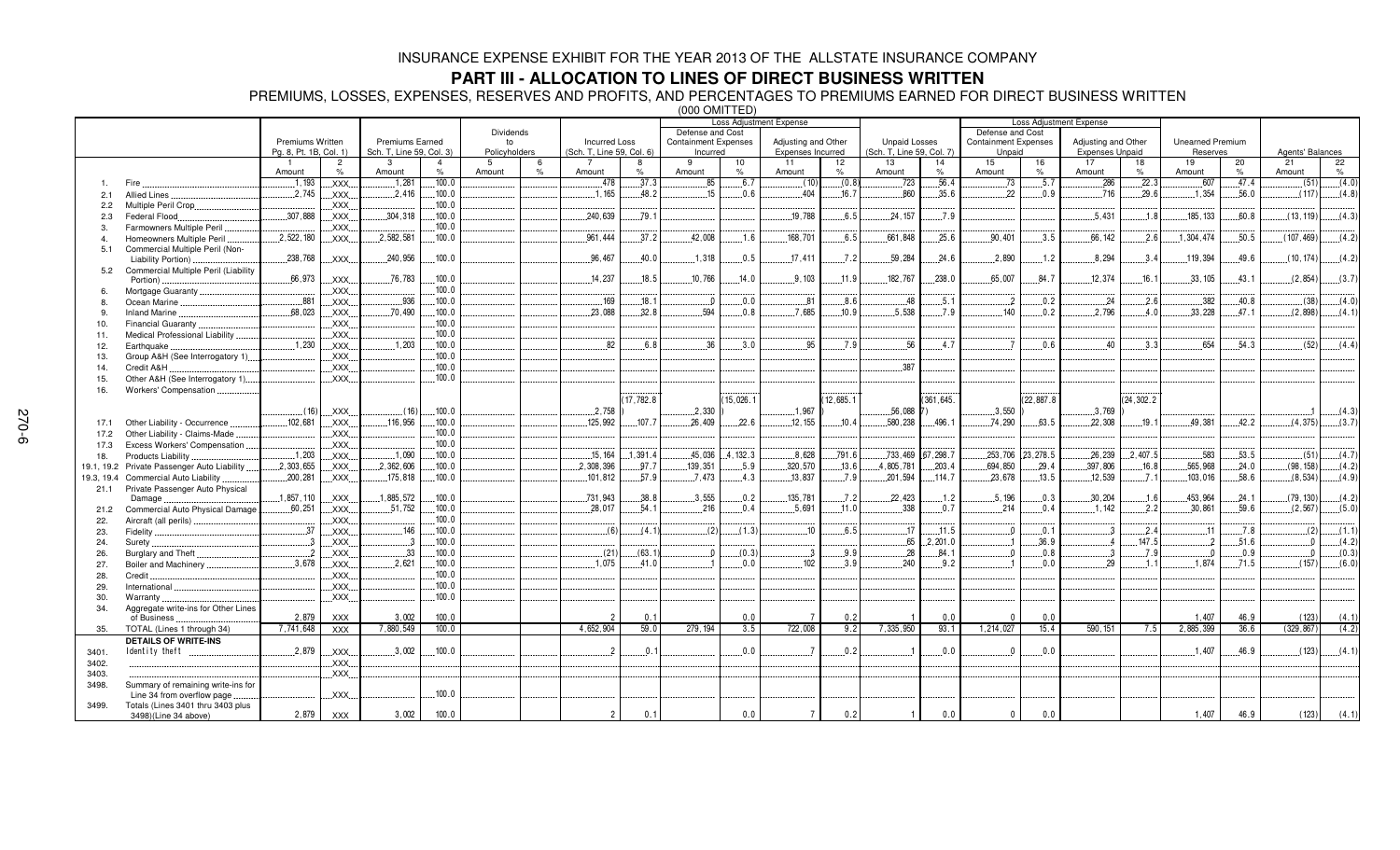### **PART III - ALLOCATION TO LINES OF DIRECT BUSINESS WRITTEN (Continued)**

PREMIUMS, LOSSES, EXPENSES, RESERVES AND PROFITS, AND PERCENTAGES TO PREMIUMS EARNED FOR DIRECT BUSINESS WRITTEN

|            |                                                               |                          |            | , טשר דוויט טטט   |            | <b>Other Underwriting Expenses</b> |                         |                           |            |                   |            |                                 |                        |
|------------|---------------------------------------------------------------|--------------------------|------------|-------------------|------------|------------------------------------|-------------------------|---------------------------|------------|-------------------|------------|---------------------------------|------------------------|
|            |                                                               |                          |            |                   |            | Other Acquisitions, Field          |                         |                           |            |                   |            |                                 |                        |
|            |                                                               | Commission and Brokerage |            | Taxes, Licenses & |            | Supervision, and Collection        |                         |                           |            | Other Income Less |            | Pre-Tax Profit or Loss          |                        |
|            |                                                               | Expenses Incurred        |            | Fees Incurred     |            | Expenses Incurred                  |                         | General Expenses Incurred |            | Other Expenses    |            | <b>Excluding All Investment</b> |                        |
|            |                                                               | 23<br>Amount             | 24<br>$\%$ | 25<br>Amount      | 26<br>$\%$ | 27<br>Amount                       | $\overline{28}$<br>$\%$ | 29<br>Amount              | 30<br>$\%$ | 31<br>Amount      | 32<br>$\%$ | 33<br>Amount                    | 34<br>$\%$             |
| 1.         | Fire.                                                         | 151                      | 11.8       | 48                | 3.7        | $\overline{.98}$                   | 7.6                     | 136                       | 10.6       | .10               | 0.8        | 306                             | .23.9                  |
| 2.1        | Allied Lines                                                  | .323                     | .13.4      | .92               | 3.8        | .153                               | 6.3                     | .318                      | .13.2      | $\overline{7}$    | 0.3        | (46)                            | (1.9)                  |
| 2.2        |                                                               |                          |            |                   |            |                                    |                         |                           |            |                   |            |                                 |                        |
| 2.3        | Federal Flood                                                 | .46,277                  | .15.2      | .8,417            | 2.8        | $\sqrt{5}$                         | 0.0                     | .10,957                   | 3.6        | (1)               | 0.0        | (21, 765)                       | (7.2)                  |
|            |                                                               |                          |            |                   |            |                                    |                         |                           |            |                   |            |                                 |                        |
|            | Homeowners Multiple Peril.                                    | .300,409                 | .11.6      | .66,813           | .2.6       | .159,551                           | 6.2                     | .107, 126                 | .4.1       | .22,621           | 0.9        | .799, 150                       | .30.9                  |
| 5.1        |                                                               | .28,396                  | .11.8      | 6.147             | .2.6       | .17,269                            | .7.2                    | 27,632                    | .11.5      | 2.096             | 0.9        | 48,411                          | .20.1                  |
| 5.2        | Commercial Multiple Peril (Liability Portion)                 | .7,928                   | .10.3      | .1,726            | 2.2        | .3,947                             | .5.1                    | .7,720                    | .10.1      | .372              | .0.5       | .21,727                         | .28.3                  |
|            |                                                               |                          |            |                   |            |                                    |                         |                           |            |                   |            |                                 |                        |
| 8          |                                                               | .114                     | .12.2      | .17               | .1.8       | .81                                | .8.6                    | .120                      | .12.9      | .10               | .1.1       | 363                             | 38.8                   |
| 9          |                                                               | 8.334                    | .11.8      | .1.588            | 2.3        | 5.097                              | .7.2                    | .5,054                    | .7.2       | .375              | .0.5       | 19.425                          | .27.6                  |
| 10.        |                                                               |                          |            |                   |            |                                    |                         |                           |            |                   |            |                                 |                        |
| 11.        |                                                               |                          |            |                   |            |                                    |                         |                           |            |                   |            |                                 |                        |
| 12.        | Earthquake                                                    | 154                      | .12.8      | 28                | 2.3        | 81                                 | .6.8                    | 48                        | 4.0        | $\overline{7}$    | 0.6        | 686                             | .57.0                  |
| 13.        |                                                               |                          |            |                   |            |                                    |                         |                           |            |                   |            |                                 |                        |
| 14.        | Credit A&H                                                    |                          |            |                   |            |                                    |                         |                           |            |                   |            |                                 |                        |
| 15.        |                                                               |                          |            |                   |            |                                    |                         |                           |            |                   |            |                                 |                        |
| 16.        |                                                               |                          |            | $\overline{0}$    | (2.5)      |                                    |                         | .310                      | (1, 997.7) | (40)              | 256.9      |                                 | $(7, 421)$ $47, 851.1$ |
| 17.1       | Other Liability - Occurrence                                  | .12,565                  | .10.7      | .2,239            | .1.9       | .9,153                             | .7.8                    | .11,400                   | .9.7       | .1,166            | 1.0        | (81, 791)                       | (69.9)                 |
| 17.2       | Other Liability - Claims-Made                                 |                          |            |                   |            |                                    |                         |                           |            |                   |            |                                 |                        |
| 17.3       |                                                               |                          |            |                   |            |                                    |                         |                           |            |                   |            |                                 |                        |
| 18.        | Products Liability                                            | 164                      | .15.0      | .32               | .2.9       | .62                                | .5.7                    | 2,773                     | .254.4     | (314)             | (28.8)     | (71,083)                        | (6, 522.2)             |
| 19.1.19.2  |                                                               | .276,366                 | .11.7      | 67.916            | .2.9       | .150,603                           | 6.4                     | .146, 222                 | .6.2       | 59,252            | 2.5        | (987, 566)                      | (41.8)                 |
| 19.3, 19.4 | Commercial Auto Liability                                     | .21,793                  | .12.4      | .5,039            | .2.9       | .7,497                             | .4.3                    | .25,069                   | .14.3      | (424)             | (0.2)      | (7, 128)                        | (4.1)                  |
| 21.1       |                                                               | 223, 177                 | .11.8      | .55,019           | .2.9       | .117,251                           | .6.2                    | .130,686                  | 6.9        | 41.881            | .2.2       | .530,042                        | .28.1                  |
| 21.2       | Commercial Auto Physical Damage                               | 6,639                    | 12.8       | 1.456             | 2.8        | 2,296                              | 4.4                     | 8,258                     | 16.0       | 16                | 0.0        | (805)                           | (1.6)                  |
| 22.        |                                                               |                          |            |                   |            |                                    |                         |                           |            |                   |            |                                 |                        |
| 23.        |                                                               | .5                       | 3.2        |                   | 0.6        | $\overline{2}$                     | 1.2                     | $\overline{7}$            | .4.5       | $0$               | 0.0        | .131                            | .89.4                  |
| 24.        | Surety                                                        |                          |            |                   |            |                                    |                         |                           |            |                   |            |                                 | .100.0                 |
| 26.        |                                                               | $\overline{0}$           | 0.9        | $\Omega$          | 0.3        | $\mathbf{0}$                       | 0.4                     | $\overline{0}$            | 1.3        |                   | 0.0        | 50                              | .150.7                 |
| 27.        |                                                               | 422                      | .16.1      | 101               | .3.9       | .162                               | 6.2                     | .537                      | .20.5      |                   | 0.1        | .221                            | 8.4                    |
| 28.        | Credit.                                                       |                          |            |                   |            |                                    |                         |                           |            |                   |            |                                 |                        |
| 29.        | International                                                 |                          |            |                   |            |                                    |                         |                           |            |                   |            |                                 |                        |
| 30.        | Warranty                                                      |                          |            |                   |            |                                    |                         | .309                      |            |                   |            | (309)                           |                        |
| 34.        | Aggregate write-ins for Other Lines of Business               | 342                      | 11.4       | 72                | 2.4        | 187                                | 6.2                     | 171                       | 5.7        | 31                | 1.0        | 2,252                           | 75.0                   |
| 35.        | TOTAL (Lines 1 through 34)                                    | 933.559                  | 11.8       | 216,751           | 2.8        | 473,495                            | 6.0                     | 484,853                   | 6.2        | 127,067           | 1.6        | 244,852                         | 3.1                    |
|            | <b>DETAILS OF WRITE-INS</b>                                   |                          |            |                   |            |                                    |                         |                           |            |                   |            |                                 |                        |
| 3401.      |                                                               | 342                      | .11.4      | .72               | 2.4        | .187                               | .6.2                    | 171                       | .5.7       | .31               | .1.0       | .2,252                          | .75.0                  |
| 3402.      |                                                               |                          |            |                   |            |                                    |                         |                           |            |                   |            |                                 |                        |
| 3403.      |                                                               |                          |            |                   |            |                                    |                         |                           |            |                   |            |                                 |                        |
| 3498.      | Summary of remaining write-ins for Line 34 from overflow page |                          |            |                   |            |                                    |                         |                           |            |                   |            |                                 |                        |
| 3499.      | Totals (Lines 3401 thru 3403 plus 3498)(Line 34 above)        | 342                      | 11.4       | 72                | 2.4        | 187                                | 6.2                     | 171                       | 5.7        | 31                | 1.0        | 2,252                           | 75.0                   |